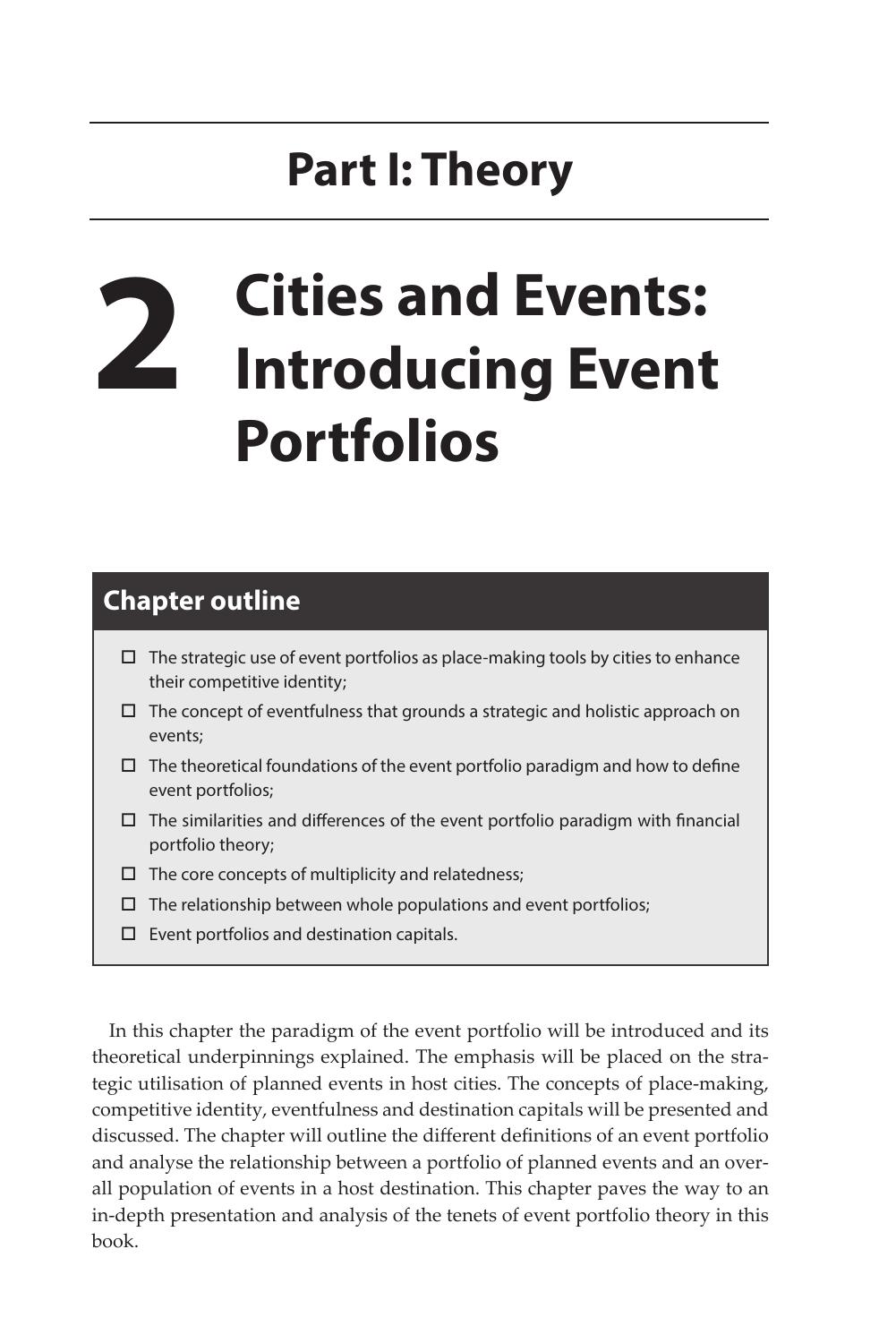#### **Events and places**

The origins of events as ritualistic practice and markers of a community's life date back to the archaic times of human history. Social and cultural anthropologists have many records of different events, which have been following the existence and development of a human society, such as 'celebrations', 'rituals', 'ceremonies', 'processions' and 'parades' (Foley, McGillivray, & McPherson, 2012). As Pernecky and Lück (2013, p. 1) note: "They [events] mark important milestones and achievements, they are deployed to celebrate and engage communities, and they are an inherent aspect of many public occasions". Richards (2015a) argues that events represent spaces of social interaction. Such spaces consolidate people by creating a sense of 'togetherness', belonging to a particular subculture or community (Silvanto & Hellman, 2005). Moreover, as spaces of interaction, events influence the formation of a unique place identity, providing points of identification and attachment to a particular location, for example, a host city (Derrett, 2003; McClinchey, 2015). From this perspective, events have been actively engaged in *place-making*. Place-making is a concept that:

*aims to turn public spaces into places; places which engage with those who inhabit them, places through which people do not merely pass, but have reason to 'stop and become involved'; places which offer rich experience and a 'sense of belonging'; places in short, which have meaning, which evoke pleasure or contemplation or reflection and, most importantly, an appreciation of cultural and environmental diversity* (Ryan, 1995, p. 7).

Although this concept emerged initially in urban design, it has been actively implemented recently in events studies. Indeed, events play an integral role in creating visibility and attracting attention to cities. Cities have become not just stages for events, but also places that are produced through events (Richards & Rotariu, 2015). Smith (2016) proposes the term *eventalisation* that refers to "the process through which urban space is produced via the staging of events" (p. 37). From this perspective, events can animate venues and open grounds, bring in new people and change the identity of city spaces. In the contemporary world of an 'experience economy' (Pine & Gilmore, 1999) cities try to sustain these temporary space changes and create permanent areas of festivity, leisure and entertainment. Cities aspire to include events into their fibre, marking places, adding life to city streets and redeveloping depressed city zones. Dansero and Puttilli (2010) argue that public events can be seen as an excellent opportunity to create new territories in the city and brand them, using the identity from a successful event.

#### **Events and competitive identity**

Place-making is intimately linked to competitive identity (Anholt, 2007, 2010). This concept was proposed as an alternative to a mainstream understanding of place branding, where cities and nations are seen as an equivalent to corporate